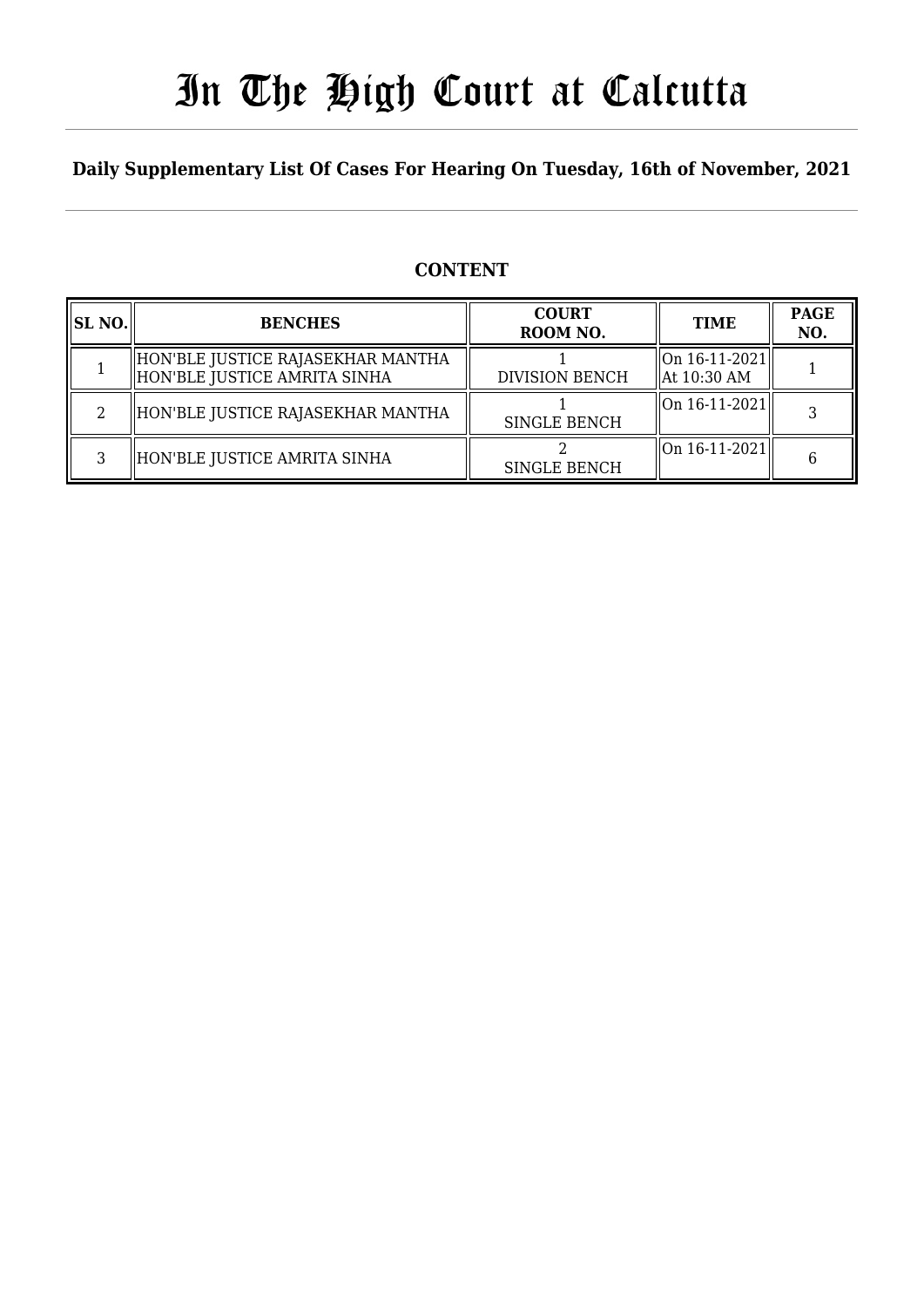

# Calcutta High Court **In The Circuit Bench at Port Blair Appellate Side**

**DAILY CAUSELIST For Tuesday The 16th November 2021**

**COURT NO. 1**

**DIVISION BENCH (DB)**

**AT 10:30 AM**

**HON'BLE JUSTICE RAJASEKHAR MANTHA HON'BLE JUSTICE AMRITA SINHA**

#### **MOTION** 1 WP.CT/168/2021 THE LIEUTENANT GOVERNOR AND ORS. VS PUSPA RANI BISWAS (SASMAL) AND ANR. KRISHNA RAO **APPLICATION** 2 MA/26/2019 IN WP 256/2016 VIKASH KUMAR SINGH VS THE SYNDICATE BANK AND ORS. KRISHNA RAO N.A.KHAN, R.K.NANDY IA NO: CAN/1/2021 3 MAT/2/2021 IN WP 64/2021 HEM LALL VS THE LIEUTENANT GOVERNOR AND ORS. K.M.B. JAYAPAL IA NO: CAN/1/2021 4 CRA/11/2021 PETER VS THE STATE A 5 CRA/12/2021 RAM SEVAK LOHAR VS **STATE** DEEP CHAIM KABIR A.S.ZINU IA NO: CRAN/1/2021 6 MA/22/2021 IN WP 317/2019 SANT LALL VS THE LIEUTENANT GOVERNOR AND OTHERS KMB JAYAPAL, G MINI

IA NO: CAN/1/2021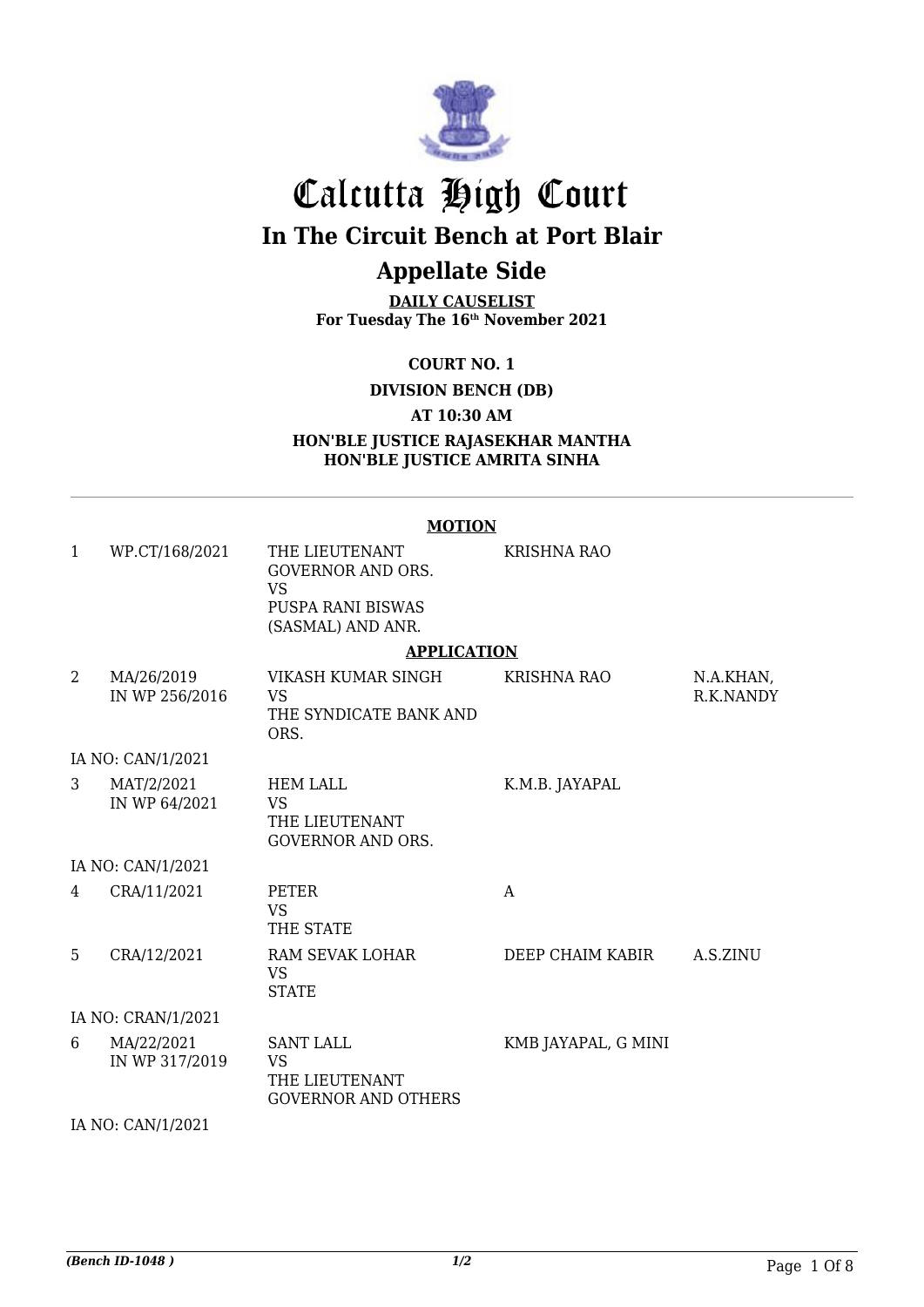| 7  | MA/23/2021                                | <b>SOHAN LALL</b><br><b>VS</b><br>THE LIEUTENANT<br><b>GOVERNOR AND OTHERS</b>                                                 | KMB JAYAPAL, G MINI                 |                                        |
|----|-------------------------------------------|--------------------------------------------------------------------------------------------------------------------------------|-------------------------------------|----------------------------------------|
|    | IA NO: CAN/1/2021                         |                                                                                                                                |                                     |                                        |
| 8  | MA/24/2021                                | MUKESH LALL<br><b>VS</b><br>THE LIEUTENANT<br><b>GOVERNOR AND OTHERS</b>                                                       | KMB JAYAPAL, G MINI                 |                                        |
|    | IA NO: CAN/1/2021                         |                                                                                                                                |                                     |                                        |
| 9  | MA/25/2021                                | UNION OF INDIA AND<br><b>OTHERS</b><br><b>VS</b><br>K.UNNIKRISHNA PILLAI                                                       | V.D.SIVABALAN                       | <b>ARUL PRASANTH</b>                   |
|    | IA NO: CAN/2/2021, CAN/3/2021, CAN/1/2021 |                                                                                                                                |                                     |                                        |
|    |                                           | <b>FOR HEARING</b>                                                                                                             |                                     |                                        |
| 10 | FA/1/2019                                 | <b>ASHIM NANDI</b><br><b>VS</b><br><b>RINA BEPARI</b>                                                                          | <b>ANJILI NAG</b>                   | <b>RINA BEPARI IN</b><br><b>PERSON</b> |
| 11 | FMAT/4/2019                               | THE EXECUTIVE ENGINEER<br><b>VS</b><br>C.V.THOMAS                                                                              | <b>ARUL PRASANTH</b>                | <b>GOPALA BINNU</b><br><b>KUMAR</b>    |
| 12 | MAT/739/2020                              | COASTAL SEAWAYS ISLAND<br>PVT. LTD. AND ANR.<br><b>VS</b><br>ANDAMAN AND NICOBAR<br>STATE COOPERATIVE BANK<br>LIMITED AND ANR. | <b>GOPALA BINNU</b><br><b>KUMAR</b> | K.V.VISWANATHAN,<br><b>U.S.MENON</b>   |
|    | IA NO: CAN/1/2021                         |                                                                                                                                |                                     |                                        |
| 13 | WPA(P)/162/2021                           | <b>S.RENOLD</b><br><b>VS</b><br>THE LIEUTENANT                                                                                 | <b>ANJILI NAG</b>                   | <b>KRISHNA RAO</b>                     |

GOVERNOR AND ORS.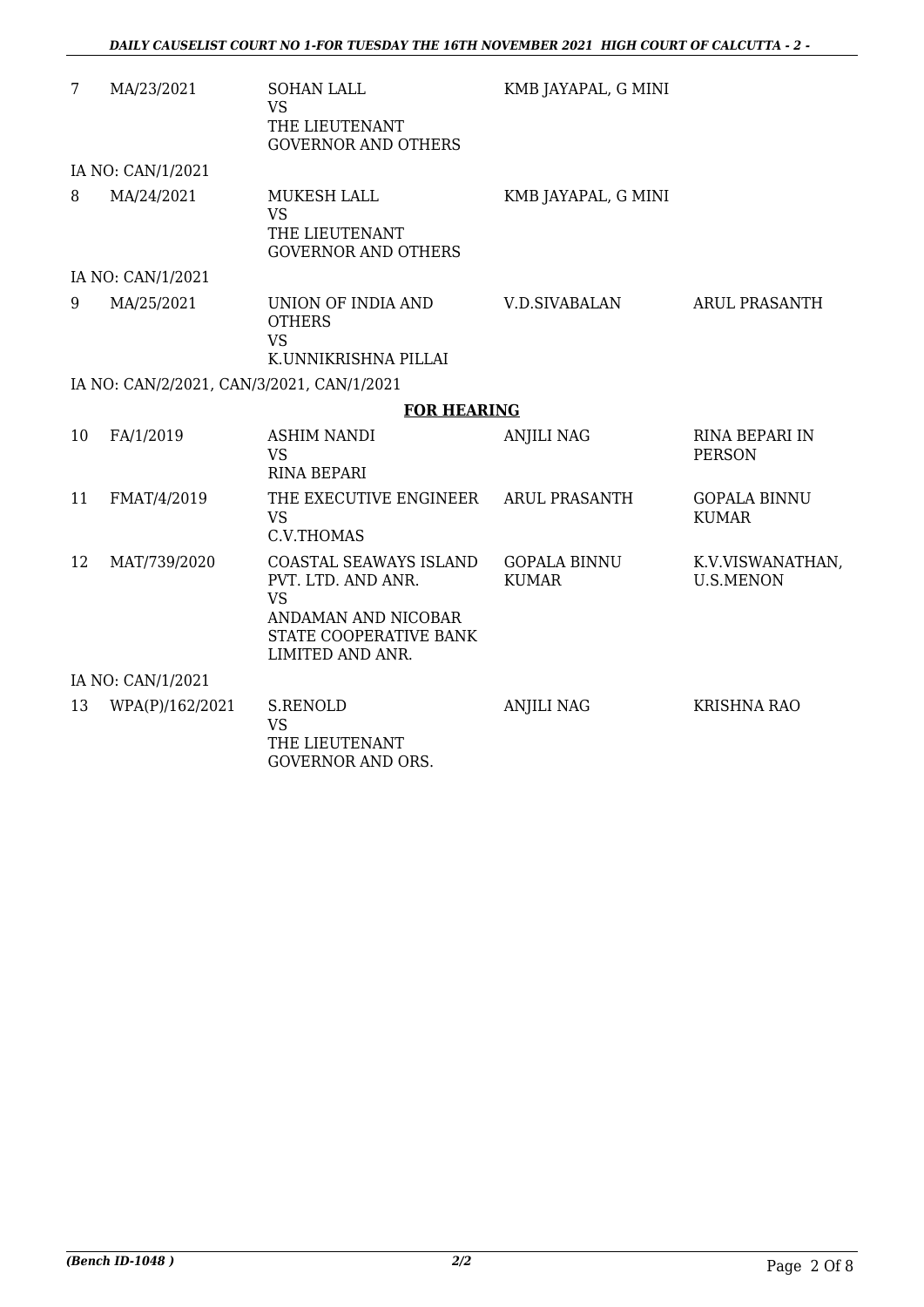

# Calcutta High Court

**In The Circuit Bench at Port Blair**

### **Appellate Side**

**DAILY CAUSELIST For Tuesday The 16th November 2021**

**COURT NO. 1**

**SINGLE BENCH (SB)**

#### **HON'BLE JUSTICE RAJASEKHAR MANTHA (SINGLE BENCH WILL SIT AFTER COMPLETION OF DIVISION BENCH)**

#### **MOTION**

| $\mathbf{1}$ | WPA/262/2021       | <b>SUSHEEL DIXIT</b><br><b>VS</b><br>THE DEPUTY<br><b>COMMISSIONER AND</b><br><b>OTHERS</b> | <b>GOPALA BINNU</b><br><b>KUMAR</b> | <b>ARUL PRASANTH</b> |
|--------------|--------------------|---------------------------------------------------------------------------------------------|-------------------------------------|----------------------|
| 2            | CRR/16/2021        | RATAN KUNDU<br><b>VS</b><br>UNION OF INDIA AND ANR                                          | <b>SUBHAJYOTI</b><br><b>CHANDRA</b> |                      |
| 3            | WPA/270/2021       | R.KARUPPAIAH<br><b>VS</b><br>THE LIEUTENANT<br><b>GOVERNOR AND OTHERS</b>                   | <b>GOPALA BINNU</b><br><b>KUMAR</b> |                      |
|              |                    | <b>APPLICATION</b>                                                                          |                                     |                      |
| 4            | AP/11/2021         | M/S C.M.ROY<br>CONSTRUCTION (P)<br><b>LIMITED</b><br><b>VS</b><br>THE CHIEF ENGINEER        | TAPAN KUMAR DAS                     | M.P.KAMARAJ          |
| 5            | AP/12/2021         | JK ENGINEERING<br><b>VS</b><br>THE LIEUTENANT<br><b>GOVERNOR</b>                            | MOHAMMED<br><b>TABRAIZ</b>          |                      |
| 6            | CRR/13/2021        | <b>GOPAL DAS</b><br><b>VS</b><br>THE STATE (THROUGH LD.<br>PUBLIC PROSECUTOR)               | R. ARUL PETER                       | <b>S.KARMAKAR</b>    |
|              | IA NO: CRAN/2/2021 |                                                                                             |                                     |                      |

#### **CONTEMPT APPLICATION**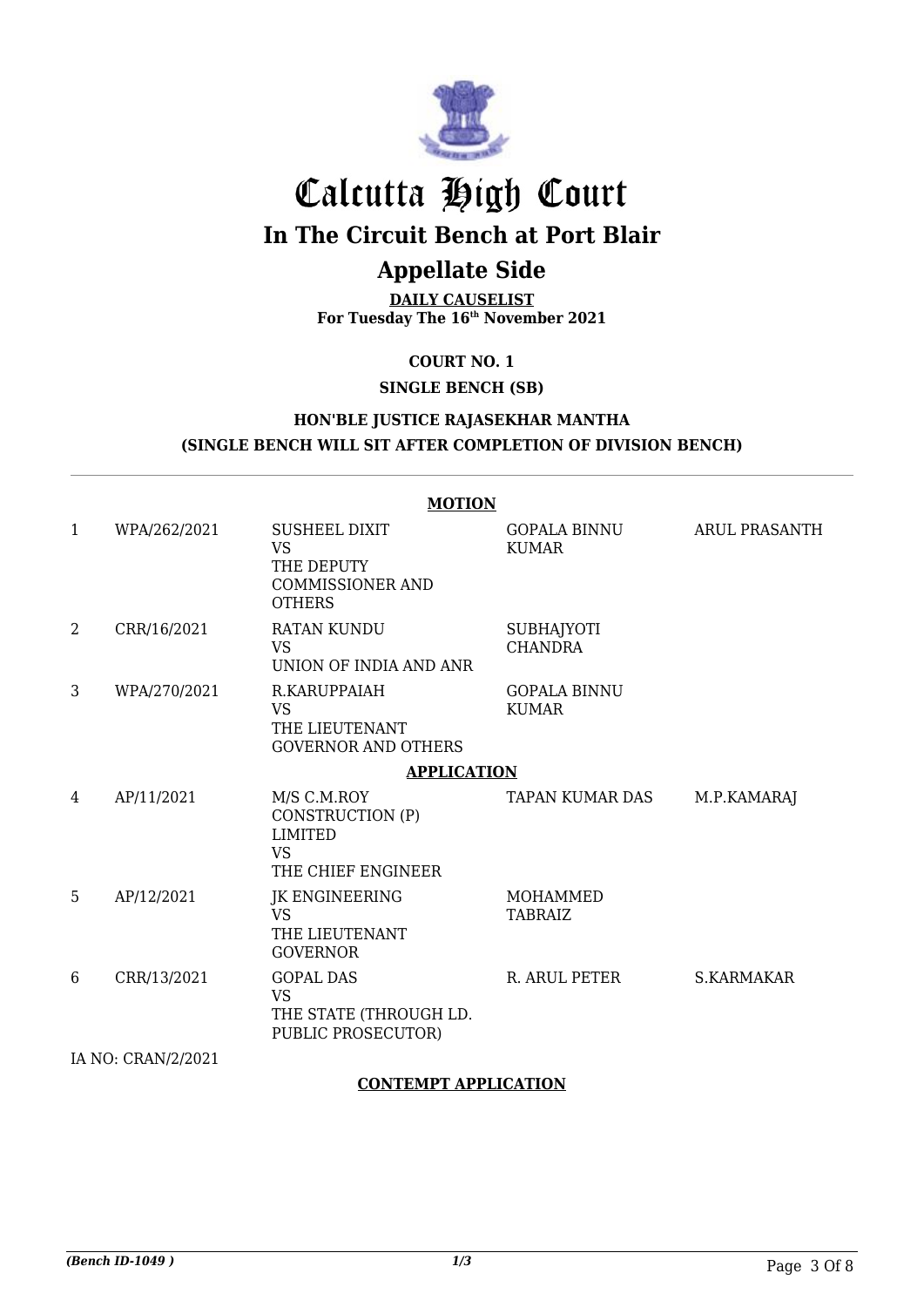| 7   | CPAN/13/2018      | THE SEAFARERS<br>CONFEDERATION OF INDIA<br>(SCI)<br><b>VS</b><br><b>SHRI ANUP KUMAR</b><br>SHARMA, CHAIRMAN AND<br>MANAGING DIRECTOR OF<br>SHIPPING CORPORATION<br>OF INDIA LTD. | SHYAMALI GANGLY                     |                      |
|-----|-------------------|----------------------------------------------------------------------------------------------------------------------------------------------------------------------------------|-------------------------------------|----------------------|
| wt8 | WPA/82/2018       | THE SEAFARERS<br>CONFEDERATION OF INDIA<br>(SCI)<br><b>VS</b><br>THE SHIPPING<br>CORPORATION OF INDIA<br>LTD.                                                                    | SHYAMALI GANGULY                    | <b>KRISHNA RAO</b>   |
|     | IA NO: CAN/1/2021 |                                                                                                                                                                                  |                                     |                      |
| 9   | CPAN/4/2020       | HARI SHANKER YADAV<br>VS.<br>DR.NAVLENDRA KUMAR<br><b>SINGH</b>                                                                                                                  | <b>GOPALA BINNU</b><br><b>KUMAR</b> |                      |
|     |                   | <b>FOR HEARING</b>                                                                                                                                                               |                                     |                      |
| 10  | WPA/113/2019      | K.RAJESH<br><b>VS</b><br>THE HONBLE LIEUTENANT<br><b>GOVERNOR AND ORS.</b>                                                                                                       | <b>GOPALA BINNU</b><br><b>KUMAR</b> | ARUL PRASANTH        |
|     | IA NO: CAN/1/2021 |                                                                                                                                                                                  |                                     |                      |
|     | wt11 WPA/115/2019 | V.LAXMI KANTA<br><b>VS</b><br>THE HONBLE LIEUTENANT<br><b>GOVERNOR AND ORS.</b>                                                                                                  | <b>GOPALA BINNU</b><br><b>KUMAR</b> | <b>ARUL PRASANTH</b> |
|     | IA NO: CAN/1/2021 |                                                                                                                                                                                  |                                     |                      |
|     | wt12 WPA/116/2019 | LINGA RAJU<br><b>VS</b><br>THE HONBLE LIEUTENANT<br><b>GOVERNOR AND ORS.4 ORS</b>                                                                                                | <b>GOPALA BINNU</b><br><b>KUMAR</b> | <b>ARUL PRASANTH</b> |
|     | IA NO: CAN/1/2021 |                                                                                                                                                                                  |                                     |                      |
|     | wt13 WPA/118/2019 | <b>ARATI MONDAL</b><br><b>VS</b><br>THE HONBLE LIEUTENANT<br><b>GOVERNOR AND ORS.</b>                                                                                            | <b>GOPALA BINNU</b><br><b>KUMAR</b> | <b>ARUL PRASANTH</b> |
|     | IA NO: CAN/1/2021 |                                                                                                                                                                                  |                                     |                      |
|     | wt14 WPA/119/2019 | VIJAY LAXMI<br><b>VS</b><br>THE HONBLE LIEUTENANT<br><b>GOVERNOR AND ORS.</b>                                                                                                    | <b>GOPALA BINNU</b><br><b>KUMAR</b> | <b>ARUL PRASANTH</b> |
|     | IA NO: CAN/1/2021 |                                                                                                                                                                                  |                                     |                      |
| 15  | WPA/243/2019      | KARTICK AND ORS.<br><b>VS</b><br>THE LIEUTENANT<br>GOVERNOR AND ORS.                                                                                                             | ANJILI NAG, SHIPRA<br><b>MANDAL</b> | KRISHNA RAO          |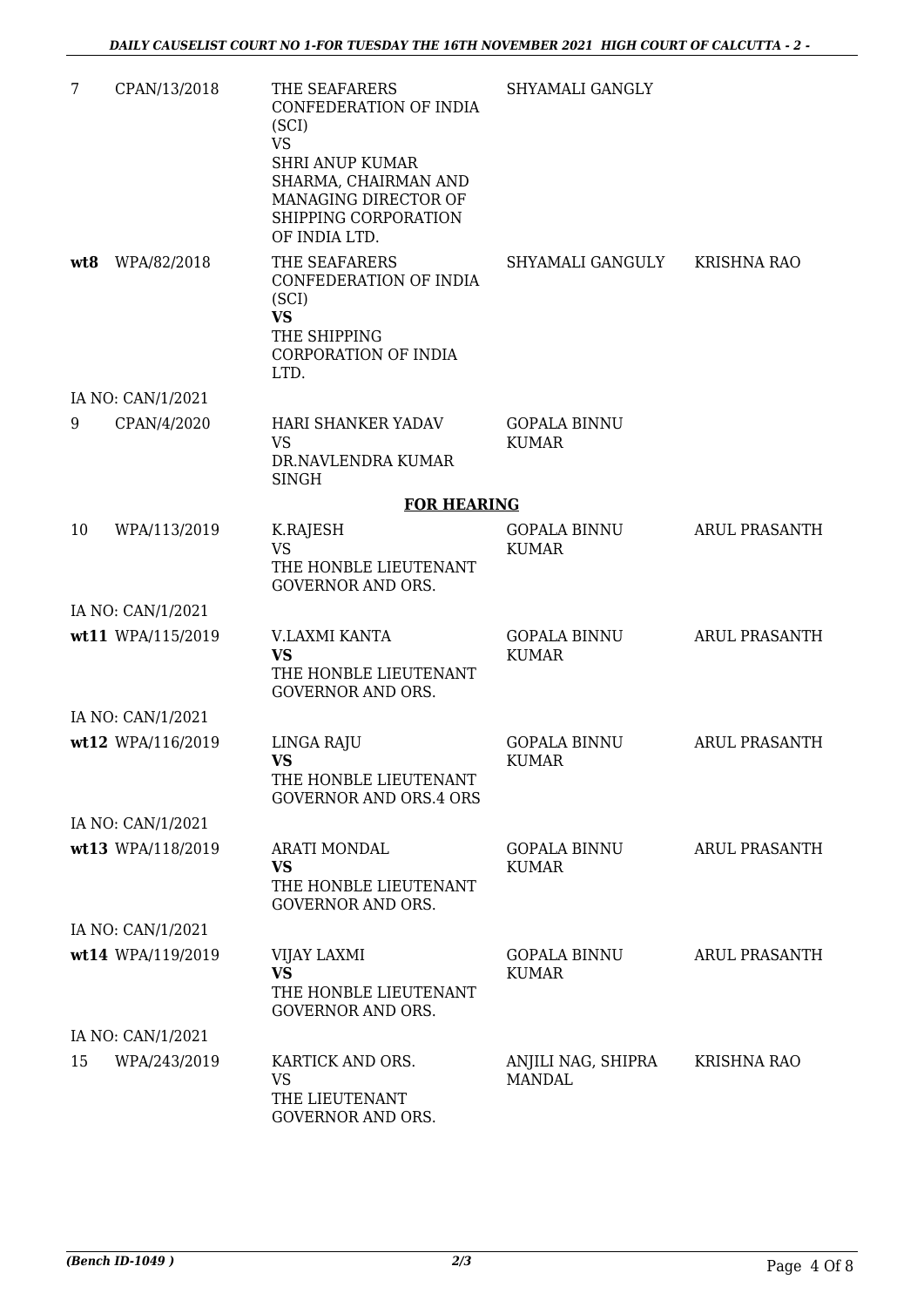#### *DAILY CAUSELIST COURT NO 1-FOR TUESDAY THE 16TH NOVEMBER 2021 HIGH COURT OF CALCUTTA - 3 -*

| 16 | WPA/33/2020   | N.YUSUF<br>VS<br>THE ANDAMAN AND<br>NICOBAR ADMINISTRATION<br>AND ORS. | K.VIJAY KUMAR                        | <b>AJAY KUMAR</b><br>MANDAL                 |
|----|---------------|------------------------------------------------------------------------|--------------------------------------|---------------------------------------------|
| 17 | WPA/47/2020   | S.PONNAMMAL<br>VS.<br>THE UNION OF INDIA AND<br>ORS.                   | DEEP CHAIM KABIR,<br>AJITH S. PRASAD | <b>KRISHNA RAO</b>                          |
| 18 | WPA/8463/2020 | SHRI. V. RAVICHANDRAN<br>AND ANR.<br>VS<br>THE LT.GOVERNOR AND<br>ORS. | GOPALA BINU KUMAR                    | KRISHNA RAO, AJAY<br>KUMAR MANDAL           |
| 19 | WPA/9309/2020 | RDS PROJECT LIMITED AND<br>ANR.<br>VS<br>UNION OF INDIA AND ORS.       | PHIROZE EDULJI,<br>R.BHATTACHARYA    | ARUL PRASANTH,<br>ANJILI NAG, TULSI<br>LALL |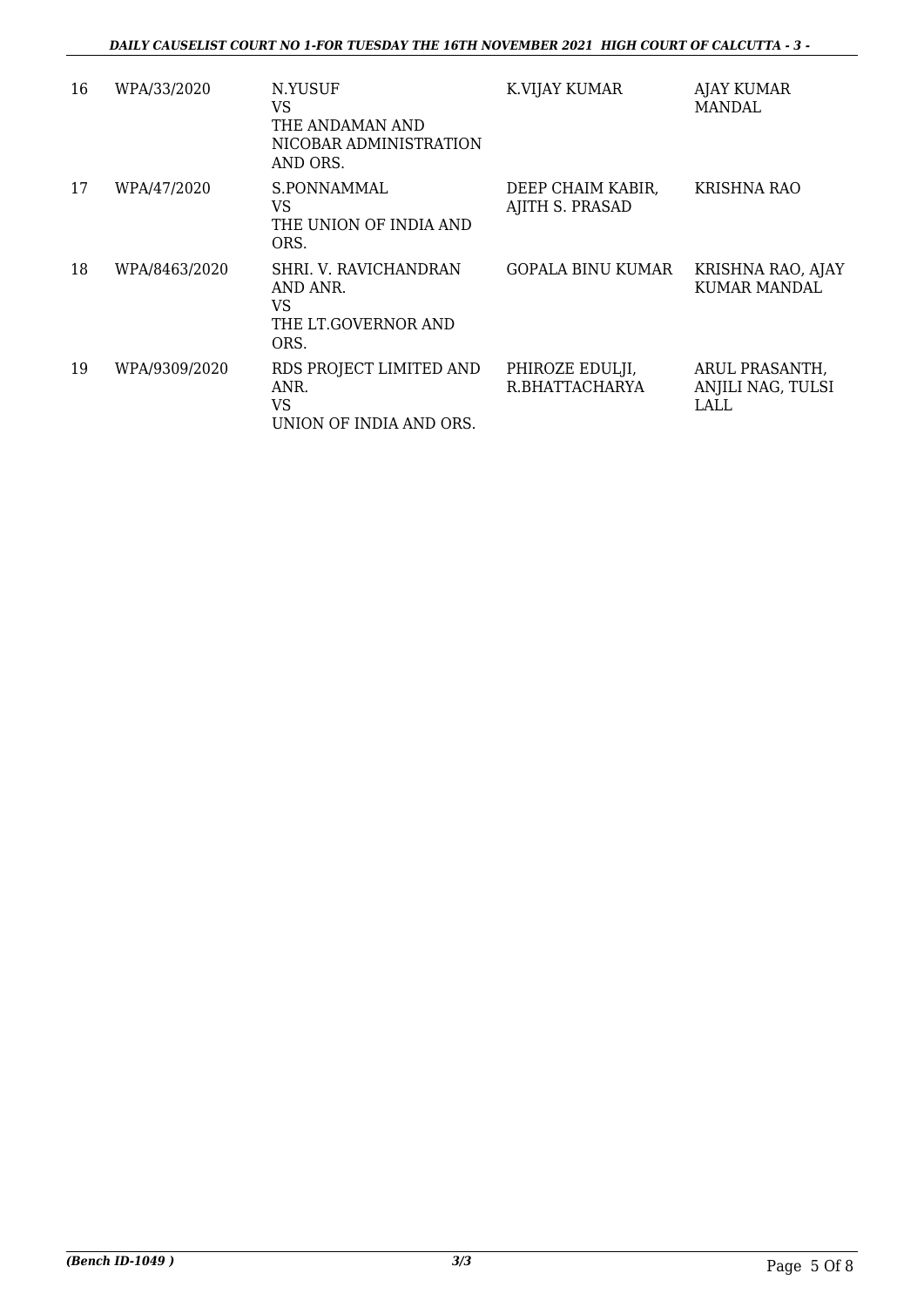

# Calcutta High Court

**In The Circuit Bench at Port Blair**

## **Appellate Side**

**DAILY CAUSELIST For Tuesday The 16th November 2021**

**COURT NO. 2**

#### **SINGLE BENCH (SB)**

#### **HON'BLE JUSTICE AMRITA SINHA (SINGLE BENCH WILL SIT AFTER COMPLETION OF DIVISION BENCH)**

|                |                   | <b>FOR JUDGMENT</b>                                                                                                            |                                     |                      |
|----------------|-------------------|--------------------------------------------------------------------------------------------------------------------------------|-------------------------------------|----------------------|
| $\mathbf{1}$   | SAT/11/2019       | AJIT RANJAN SAOJAL<br><b>VS</b>                                                                                                | ANANDA HALDER                       | <b>ARUL PRASANTH</b> |
|                |                   | SANDHAYA RANI SAOJAL<br>AND ORS.                                                                                               |                                     |                      |
|                | IA NO: CAN/1/2021 |                                                                                                                                |                                     |                      |
|                |                   | <b>MOTION</b>                                                                                                                  |                                     |                      |
| $\overline{2}$ | CO/18/2021        | <b>DHARAM RAJ</b><br><b>VS</b><br><b>PADMA</b>                                                                                 | <b>ARUN SHANDA</b><br><b>KUMAR</b>  |                      |
| 3              | WPA/74/2021       | N. R. SUDHEER KUMAR<br>AND ORS.<br><b>VS</b><br>THE HON'BLE LIEUTENANT<br><b>GOVERNOR AND ORS.</b>                             | <b>GOPALA BINNU</b><br><b>KUMAR</b> | <b>KRISHNA RAO</b>   |
| 4              | WPA/160/2021      | <b>BALA CHANDRAN</b><br><b>VS</b><br>THE ANDAMAN AND<br>NICOBAR ADMINISTRATION<br>AND ORS.                                     | S.AJITH PRASAD,<br>D.C.KABIR        | <b>KRISHNA RAO</b>   |
| 5              | WPA/204/2021      | <b>FATHIMA YUSUF</b><br><b>VS</b><br>THE ANDAMAN AND<br>NICOBAR ADMINISTRATION<br>AND ORS.                                     | <b>ANJILI NAG</b>                   |                      |
| 6              | WPA/257/2021      | P S SABOO<br><b>VS</b><br>UNION OF INDIA AND ORS.                                                                              | PRATICK DAS                         |                      |
| 7              | WPA/261/2021      | M/S RIFLEX INDUSTRIES<br>PVT. LTD. (UNIT-V) AND<br><b>ANOTHER</b><br><b>VS</b><br>THE LIEUTENANT<br><b>GOVERNOR AND OTHERS</b> | <b>ANJILI NAG</b>                   |                      |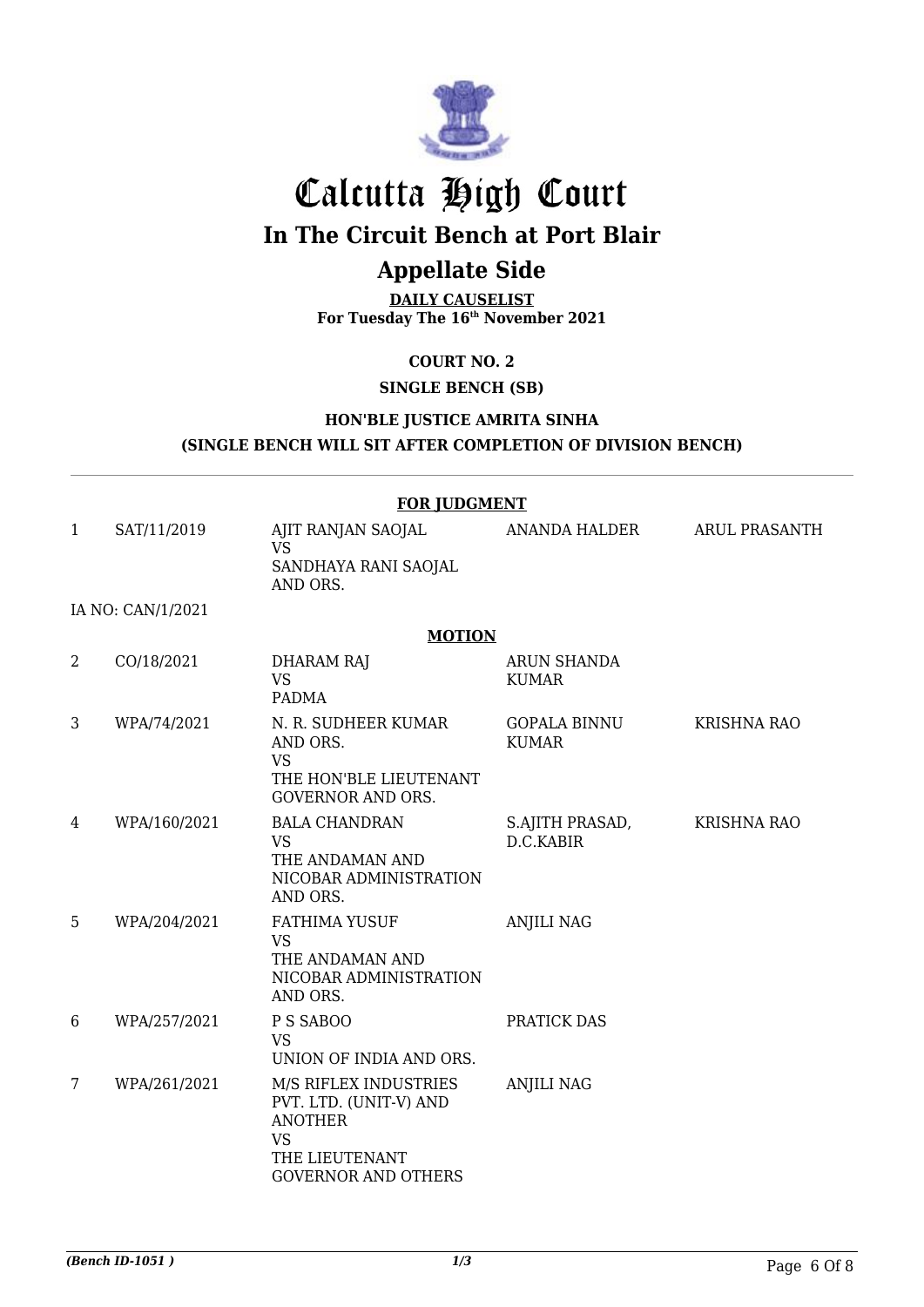| 8  | WPA/268/2021                     | K. SACHAWATI<br><b>VS</b><br>THE ASSISTANT ENGINEER                                                             | K.SABIR                              |                                          |
|----|----------------------------------|-----------------------------------------------------------------------------------------------------------------|--------------------------------------|------------------------------------------|
| 9  | WPA/269/2021                     | K. KANTHAM<br><b>VS</b><br>THE ASSISTANT ENGINEER                                                               | K.SABIR                              |                                          |
|    |                                  | <b>FOR HEARING</b>                                                                                              |                                      |                                          |
| 10 | WPA/241/2019                     | THE EXECUTIVE ENGINEER<br>NORTH ANDAMAN<br>CONSTRUCTION DIVISION<br>(NACD)<br><b>VS</b><br>SMTI. REKHA NAIR AND | MOHAMMED<br><b>TABRAIZ</b>           | <b>GOPALA BINNU</b><br><b>KUMAR</b>      |
|    |                                  | ORS.                                                                                                            |                                      |                                          |
| 11 | WPA/288/2019                     | SHRI. SHAJAN T. OOMMEN<br><b>VS</b><br>ANDAMAN AND NICOBAR<br>ADMINISTRATION AND<br>ORS.                        | DEEP CHAIM KABIR,<br>S. AJITH PRASAD | <b>KRISHNA RAO</b>                       |
| 12 | WPA/329/2019                     | TOURIST WORKERS UNION<br>AND ANR.<br><b>VS</b><br>THE ANDAMAN AND                                               | <b>GOPALA BINNU</b><br><b>KUMAR</b>  | KRISHNA RAO,<br><b>ANJILI NAG</b>        |
|    |                                  | NICOBAR ADMINISTRATION<br>AND ORS.                                                                              |                                      |                                          |
| 13 | WPA/61/2020                      | THE ANDAMAN AND<br><b>NICOBAR</b><br>ADMINISTRATION,<br><b>VS</b>                                               | MAHESHWAR LALL                       | RAJINDER SINGH                           |
|    |                                  | PONDICHERRY UNIVERSITY                                                                                          |                                      |                                          |
| 14 | IA NO: CAN/1/2021<br>WPA/76/2020 | <b>JOHN WESLEY</b>                                                                                              | K.VIJAY KUMAR                        | KRISHNA RAO,                             |
|    |                                  | <b>VS</b><br>THE ANDAMAN AND<br>NICOBAR ADMINISTRATION<br>AND ORS.                                              |                                      | M.P.KAMARAJ                              |
| 15 | WPA/107/2020                     | THE EXECUTIVE ENGINEER<br><b>VS</b><br>S.MANOHARI AND ORS.                                                      | <b>KRISHNA RAO</b>                   | <b>G.BINNU KUMAR</b>                     |
|    | wt16 WPA/117/2020                | S.MANOHARI AND ORS.<br><b>VS</b><br>THE EXECUTIVE<br>ENGINEER, PORT BLAIR<br>NORTH DIVISION, APWD               | <b>GOPALA BINNU</b><br><b>KUMAR</b>  | <b>KRISHNA RAO</b>                       |
| 17 | WPA/116/2020                     | BIJLI KAAMGAR UNION AND<br>ANR.<br><b>VS</b><br>THE HONBLE<br>LT.GOVERNOR AND ORS.                              | <b>GOPALA BINNU</b><br><b>KUMAR</b>  | KRISHNA RAO, AJAY<br><b>KUMAR MANDAL</b> |
| 18 | WPA/3052/2020                    | PEARLESCENT MERITECH<br>PVT. LTD. AND ANR.<br><b>VS</b><br>UNION OF INDIA AND ORS.                              | <b>ANJILI NAG</b>                    | <b>KRISHNA RAO</b>                       |